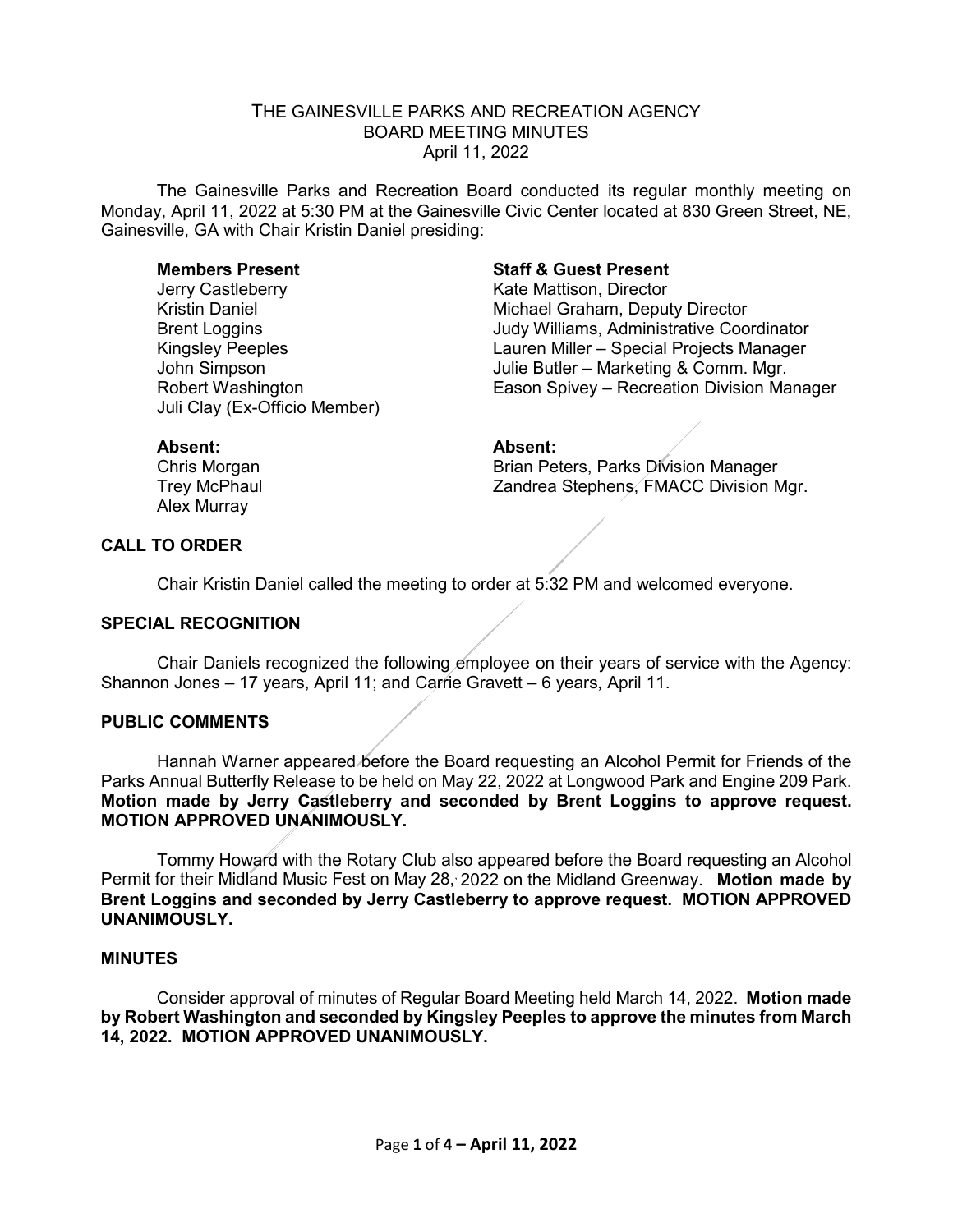## **FINANCIAL REPORT**

Deputy Graham reviewed for the Board the Financial Reports ending February 28, 2022 of fiscal year 2022. The February report showed monthly income of \$222,866.53 for a total yearly income of \$6,251,580.61 or 93.18%. The Agency should have received 66.67% of the yearly income at this time; therefore, income to date is above projections by 26.51%.

Expenses for February total \$516,157.60 for total yearly expenses of \$4,807,607.22 or 59.79%. Currently year-to-date expenditures (\$4,807,607.22) are below revenues (\$6,251,580.61) in the amount of \$1,443,974.00. Therefore, no budgeted fund balance was utilized this month to cover a deficiency in operations.

A Revenue Comparison and Income Statement was presented for February along with a Summary Financial Statement on each of the cost centers for review by the Board. **Motion made by John Simpson and seconded by Brent Loggins, to accept the February Financial Report as presented by Deputy Graham. MOTION PASSED UNANIMOUSLY.** 

# **BOARD ACTION ITEMS**

**i. Consider annual review of fees and charges recommendation from staff for facility rentals and programs based on revenue and pricing policy and market analysis.** Based on our approved Revenue Policy, the staff has completed a current market analysis of fees and charges and has provided documentation recommending proposed additions/changes in our fees and charges for programs, activities, and facilities as highlighted in yellow (change) or blue (addition) and more specifically described in memo (attached – see Board files). Gainesville Parks and Recreation continues to be at or below the "Market Average" in most all cases for similar programs with other parks and recreation departments in our area and across the state. Staff is recommending only minimal increases in Recreation Programs, but proposes significant changes across the board for Frances Meadows fees. Motion made by Kingsley Peeples and across the board for Frances Meadows fees. **seconded by Robert Washington to accept staff recommendation and approve recommendations on Fees and Charges for Programs, Activities and Facilities to the GPRA Chart of Fees and Charges BR-22-02. MOTION PASSED UNANIMOUSLY.**

#### **MANAGEMENT REPORTS**

Director Mattison reported that Impact Fees collected for the 9th month of fiscal year 2022 (March) were \$22,400.00. The total amount collected for FY22 through March is \$890,400.00. The current account balance shows an amount of \$785,427.28 due to encumbering (but not yet expended) the FY22 capital projects (Recreation Center Land Acquisition/Plan for \$1,000,000.00) to be paid through impact fees. The Agency should be receiving additional Impact Fees in the future as new construction continues.

#### **Capital Projects Update**

Deputy Graham updated the Board on the approved FY22 Capital Projects, which is also shown on the Operating and Major Capital Expenditures spreadsheets in the Board packets. Deputy Graham discussed the FY22 Operating Capital Expenditures and went over the following Major Capital items.

FY22 Major Capital Projects include the following: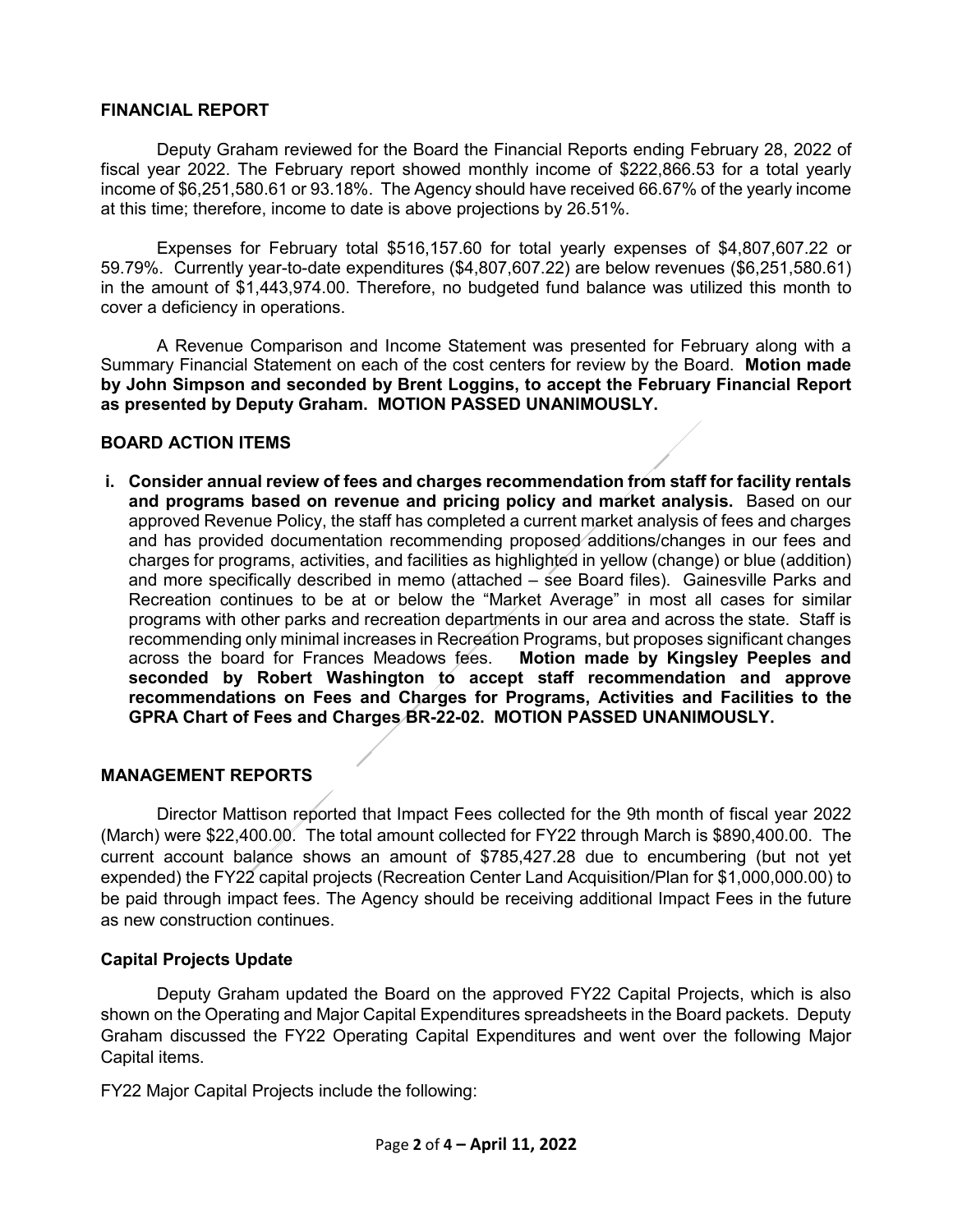**Park Development** – Youth Sports Complex has been on hold since 2017 due to testing and issues related to rock at the proposed site at Allen Creek, a new site for the project has now been acquired that has 89 acres and is referred to as the Sussex Property. Parks Board approved a new contract for architectural and design with Foresite Group. Even though concepts proposed for new site have high costs due to site issues, we are moving forward with construction documents and bidding the project. Rochester and Associates is working on the entry road and infrastructure for the private development. Staff if working with Foresite Group and Rochester & Associates on design and construction plans. Construction documents are 99% complete. RFQ has been submitted with three (3) contractors approved to bid the project. Plan to begin construction Spring 2022 and will hold the groundbreaking in 4-6 weeks. Additional funding has been requested through grants.

**Skate Park Planning/Construction** – Park opened on June 18, 2020. Construction is 99% complete; however, we still need to account for some miscellaneous items (Cameras, Fencing, Art, Repairs).

**Midland Greenway Improvements** – Board approved agreement with Foresite Group for A&E and Diversified Construction of Georgia for construction. Work began in August 2021 with a 4-month timeframe. Train was moved first; Park will be developed around the train. For this reason, the project has been extended to 6 months. Phase II – Playground to be installed January 2022. Phase II – Stage/Plaza concept in design; Bollard lights along greenway purchased. Second RFB out for installing bollards along the greenway.

**Civic Center Renovations** – Project is complete.

**LED Sport Field Lighting** – Musco Lighting completed the install of new LED Sport Field Lights at Lanier Point Athletic Complex in September 2021. Project is complete.

**Playground Improvements System-wide** – Playground installed at Longwood Park December 2021. Pavilion upgrades have also been completed. Final touches in progress.

**PoolPak Replacement** – Phase I of replacing the three (3) Poolpaks at Frances Meadows Center. Foresite Group supporting engineering plans. There is a 6-month lead-time on a new PoolPak unit. Project will request proposals for all three (3) PoolPaks to be installed over a three (3) year period. RFP is being advertised. Contract award should be in April 2022.

**Park Restrooms System-wide** – Will be adding restroom facilities in Parks starting with Wessell Park. Added Water Meter and Sewer Tap, getting quotes on Infrastructure and Building.

**Disc Golf Course at Wessell Park** – Layout is complete; Baskets have been received. Getting quotes for equipment and materials.

**Park Vehicles** – Replacing five (5) F-150 Maintenance Trucks and one (1) Administration Vehicle (complete); adding an F-350 (complete) for Towing purposes. All have been ordered through State Contract.

**Recreation Center Planning** – Land acquisition and planning in progress.

FY22 Major Capital Projects have an estimated total cost of \$21,658,107.00; \$8,304,488.00 has been encumbered or expended to date.